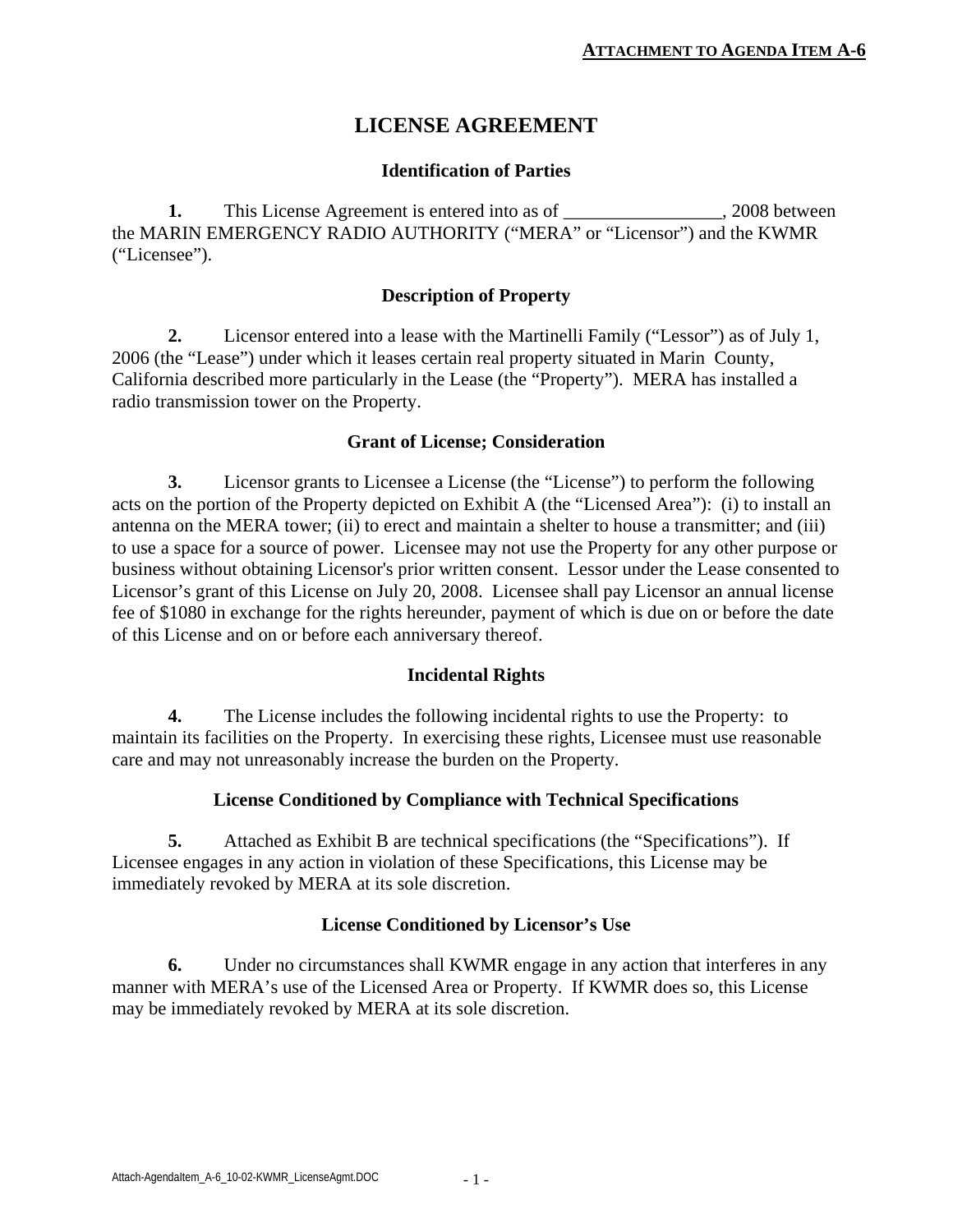#### **License Nonassignable**

**7.** This License is personal to the Licensee and shall not be assigned. Any attempt to assign the License shall automatically terminate it. No legal title or leasehold interest in the Licensed Area or Property is created or vested in Licensee by the grant of this License.

#### **Revocation**

**8.** Licensor may revoke this License upon at least thirty (30) days written notice to Licensee.

#### **Termination of Occupancy**

**9.** After receipt of a notice of termination from Licensor, Licensee, on or before the effective date of termination specified in that notice, Licensee shall remove all of Licensee's personal property from the Licensed Area and Property and shall surrender possession of the Licensed Area and Property to Licensor in good order and repair to the satisfaction of Licensor, normal wear and tear excepted.

#### **Indemnity**

**10.** Licensee, as a material part of the consideration to be rendered to Licensor under this Agreement, waives all claims against Licensor for damages to all personal property in, on, or about the Property, and for injuries to persons in or about the Property, from any cause arising at any time. Further, Licensee agrees to hold Licensor exempt and harmless for and on account of any damage or injury to any person or personal property of any person, arising from (a) Licensee's use of the Property, or (b) Licensee's failure to keep its facilities or the areas of the Property it enters and surrounding areas clean and in good condition. Licensor shall not be liable to Licensee for any damage by or from any act or negligence of any other occupant of the Property or any occupant of adjoining or contiguous property. Licensee agrees to pay for all damages to the Property, as well as all damage to occupants of the Property and to the property of those occupants caused by Licensee's misuse or neglect of the Property.

#### **Insurance**

**11.** Licensee further agrees to maintain in full force during the term of this License, at Licensee's own expense, a policy of comprehensive liability insurance, including property damage, which will insure Licensee and Licensor against liability for injury to persons, damage to property, and death of any person occurring in or about the Property. The policy shall be approved as to form and insurance by Licensor.

#### **Attorneys' Fees**

**12.** If any legal action or proceeding arising out of or relating to this Agreement is brought by either party to this Agreement, the prevailing party shall be entitled to receive from the other party, in addition to any other relief that may be granted, the reasonable attorneys' fees, costs, and expenses incurred in the action or proceeding by the prevailing party.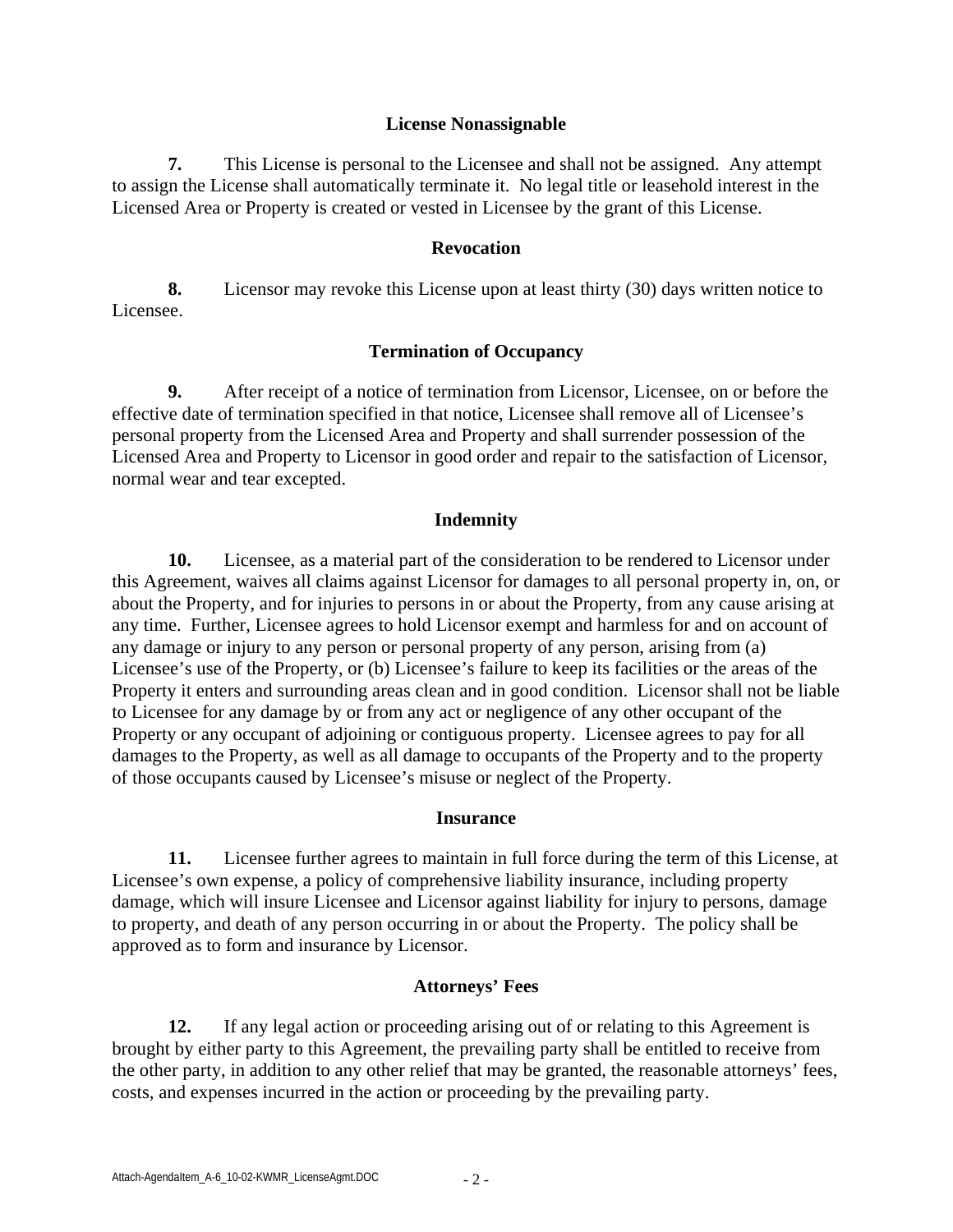#### **Notices**

**13.** All notices herein required shall be in writing, and delivered in person or sent by registered mail, postage prepaid.

Notices required to be given to Licensor shall be addressed as follows:

Marin Emergency Radio Authority \_\_\_\_\_\_\_\_\_\_\_\_\_\_\_\_\_\_\_\_\_\_\_\_\_\_\_

\_\_\_\_\_\_\_\_\_\_\_\_\_\_\_\_\_, CA \_\_\_\_\_\_\_\_\_ Attention: Maureen Cassingham

Notices required to be given to Licensee shall be addressed as follows:

**[KWMR]** 

Attention: \_\_\_\_\_\_\_\_\_\_\_\_\_\_\_\_\_

\_\_\_\_\_\_\_\_\_\_\_\_\_\_\_\_\_\_\_\_\_\_\_\_\_\_

 Any party may change such address by notice in writing to the other party and thereafter notices shall be addressed and transmitted to the new address.

#### **Entire Agreement**

**14.** This Agreement constitutes the entire agreement between Licensor and Licensee relating to the License. Any prior agreements, promises, negotiations, or representations not expressly set forth in this Agreement is of no force and effect. Any amendment to this Agreement shall be of no force and effect unless it is in writing and signed by Licensor and Licensee.

[Signatures appear on the next page.]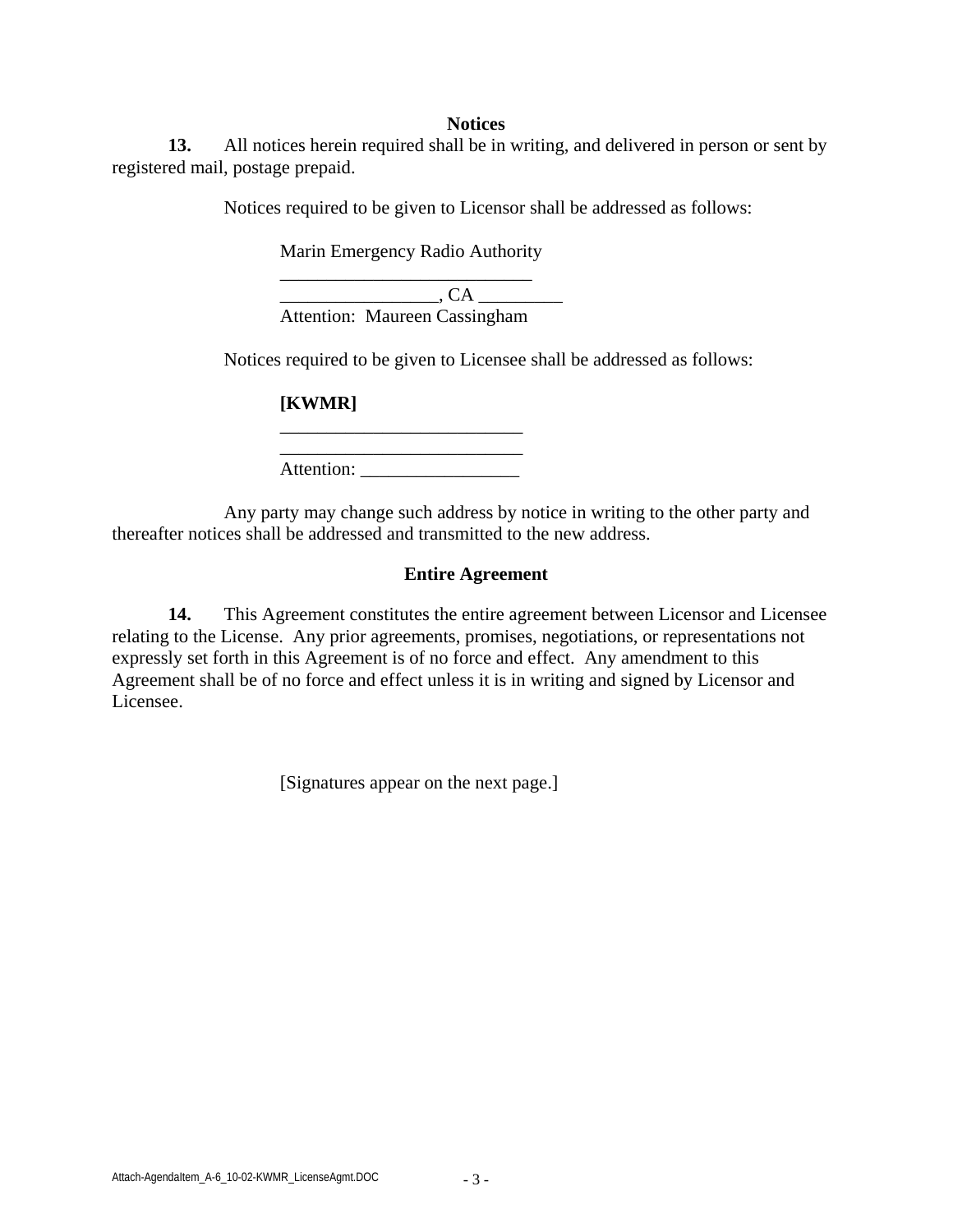Executed on \_\_\_\_\_\_\_\_\_\_\_\_\_\_\_\_\_ [*date*]

**LICENSOR** 

MARIN EMERGENCY RADIO AUTHORITY

\_\_\_\_\_\_\_\_\_\_\_\_\_\_\_\_\_\_\_\_\_\_\_\_\_\_\_\_\_\_\_\_\_\_\_\_

\_\_\_\_\_\_\_\_\_\_\_\_\_\_\_\_\_\_\_\_\_\_\_\_\_\_\_\_\_\_\_\_\_\_\_\_

 $\_$ 

[*signature of licensor*]

[*typed or printed name*]

**LICENSEE** 

**[KWMR]**\_\_\_\_\_\_\_\_\_\_\_\_\_\_\_\_\_\_\_\_\_\_\_\_

\_\_\_\_\_\_\_\_\_\_\_\_\_\_\_\_\_\_\_\_\_\_\_\_\_\_\_\_\_\_\_\_\_\_\_\_

[signature of licensee]

[typed or printed name]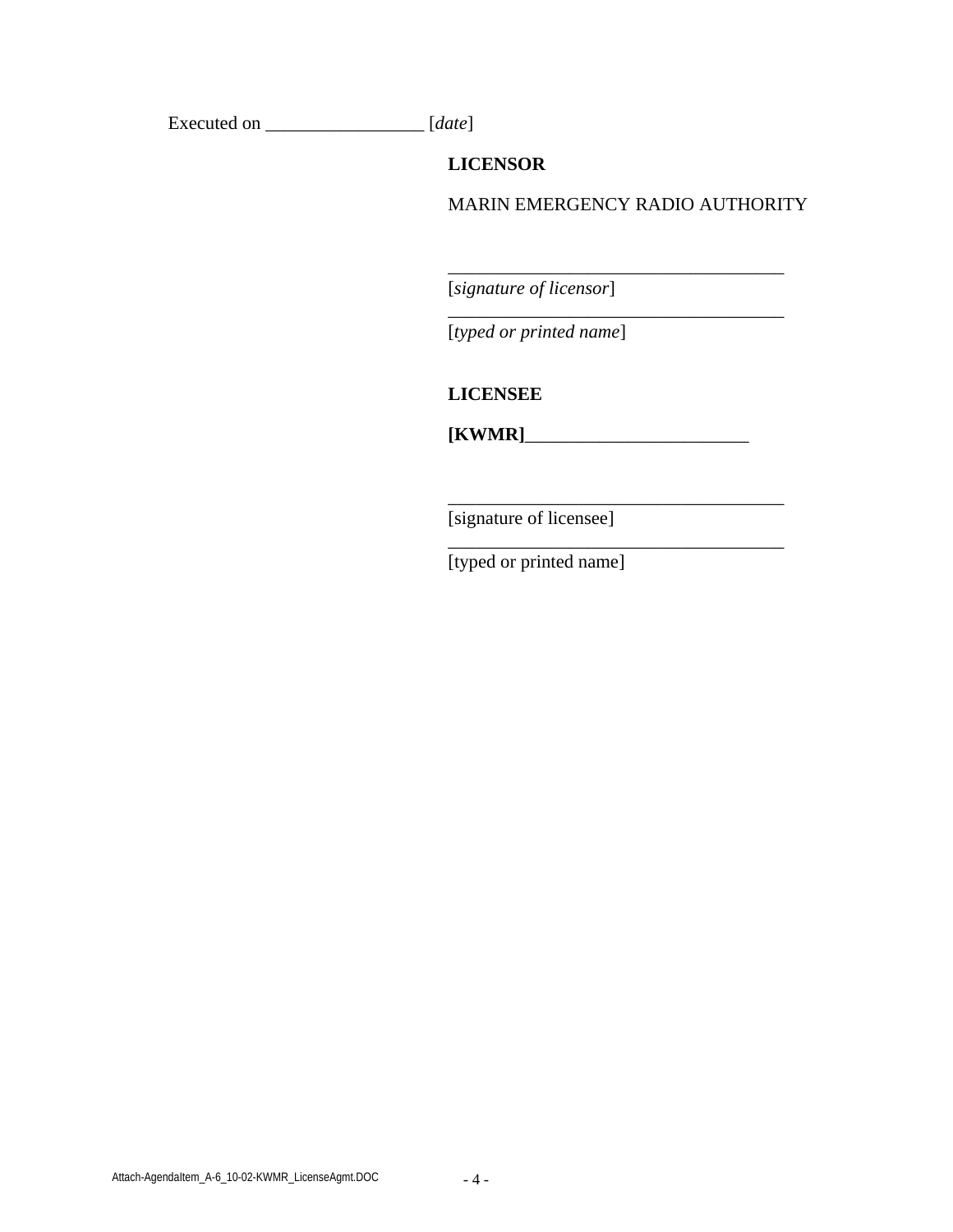## **EXHIBIT A**

### **Licensed Area**

See attached Depiction of Licensed Area and Monopole Location.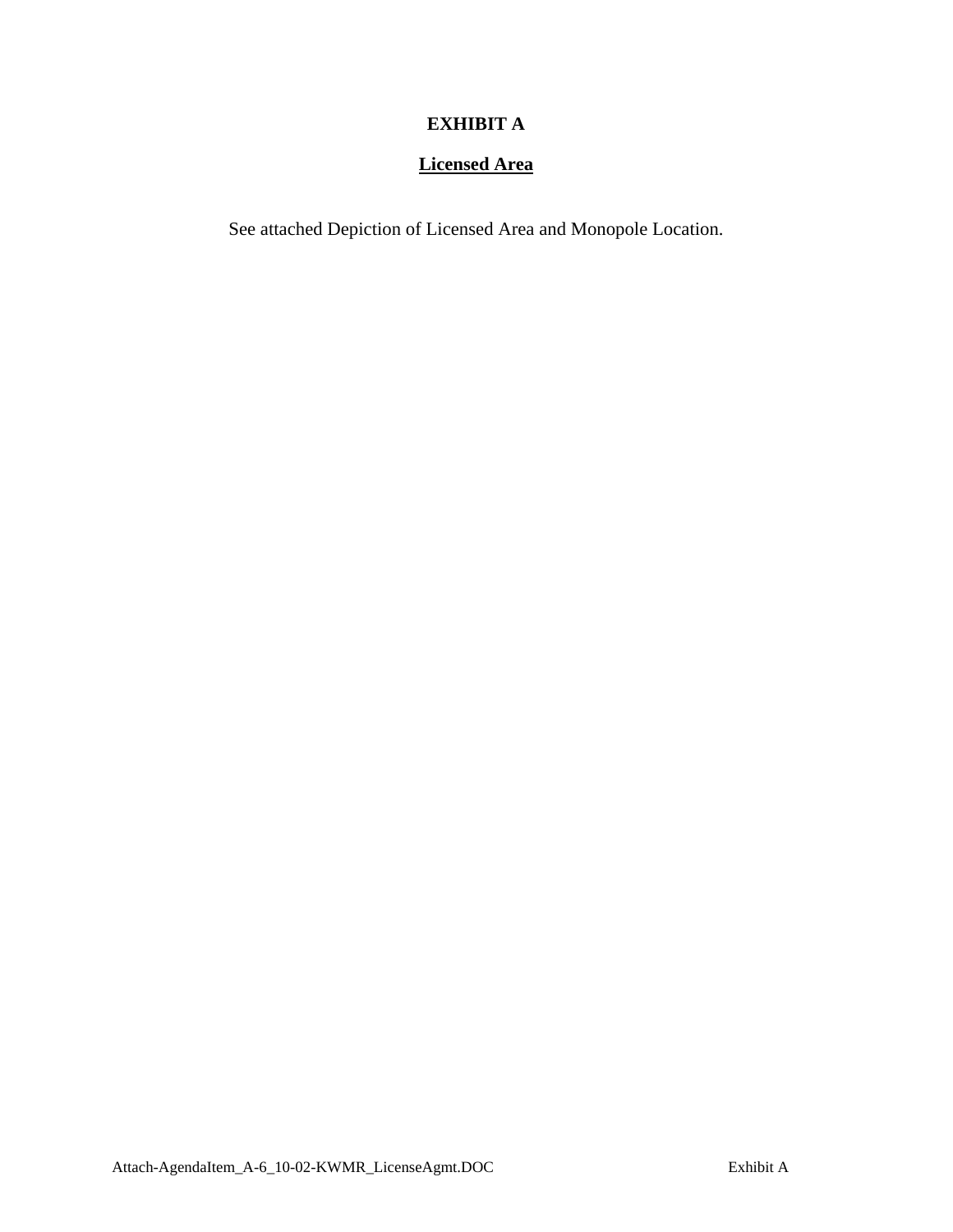### **Exhibit B**

#### **Minimum Technical Requirements**

All equipment and/or systems shall conform to the following minimum standards before any testing or operation is initiated and during normal operation.

1) All transmitters shall be FCC approved and equipped with protection devices that meet the following minimum standards:

Minimum Isolation or Attenuation

| Frequency (MHz)   | Isolation                                 | 2 <sup>nd</sup> Harmonic Filters | <b>Cavity Filters</b>      |
|-------------------|-------------------------------------------|----------------------------------|----------------------------|
| $30 - 50$         | 50 dB Minimum                             | 40 dB Minimum                    | 20 dB $\omega$ +/- 0.5 MHz |
| $51 - 174$        | 50 dB Minimum                             | 40 dB Minimum                    | 20 dB @ +/- 1.0 MHz        |
| $406 - 512$       | 50 dB Minimum                             | 40 dB Minimum                    | 15 dB @ $+/- 1.0$ MHz      |
| $806 - 960$       | 50 dB Minimum                             | 40 dB Minimum                    | 20 dB @ +/- 5.0 MHz        |
| Other than above: | Must be approved on a case by case basis. |                                  |                            |

- 2) All isolators, at the port nearest the antenna, shall be equipped with a continuous duty load rated at a power level equal to that of the transmitter output.
- 3) Only cable types listed below shall be used.

| Triax<br>a)                         | Belden 9222                 |
|-------------------------------------|-----------------------------|
| $b)$ RG-9U                          | $JAN-C-17-A$                |
| c) $RG-213/U$                       | $MIL-C-17D$                 |
| d) $RG-214/U$                       | $MIL-C-17F$                 |
| e) RG-223/U                         | MIL-C-17F                   |
| f) $\frac{1}{4}$ " LDF              | <b>FHJ1-50</b>              |
| g) $\frac{1}{4}$ " Superflexable    | <b>FSJ1-50</b>              |
| h) $3/8$ " LDF                      | LDF2-50                     |
| i) $\frac{1}{2}$ " Superflexable    | <b>FSJ4-50B</b><br>LLFLEX12 |
| $\frac{1}{2}$ " LDF<br>$\mathbf{1}$ | FLC-12-50J<br>$LDF4-50A$    |
| $7/8$ " LDF<br>$\bf{k}$             | FLC-78-50J<br>LDF5-50A      |

Cables  $(a - j)$  must use fittings that have solder on center pins. Any fittings other than "N" or "BNC" must be thoroughly documented and approved by MERA.

4) All antenna locations utilizing MERA facilities must be approved by MERA.